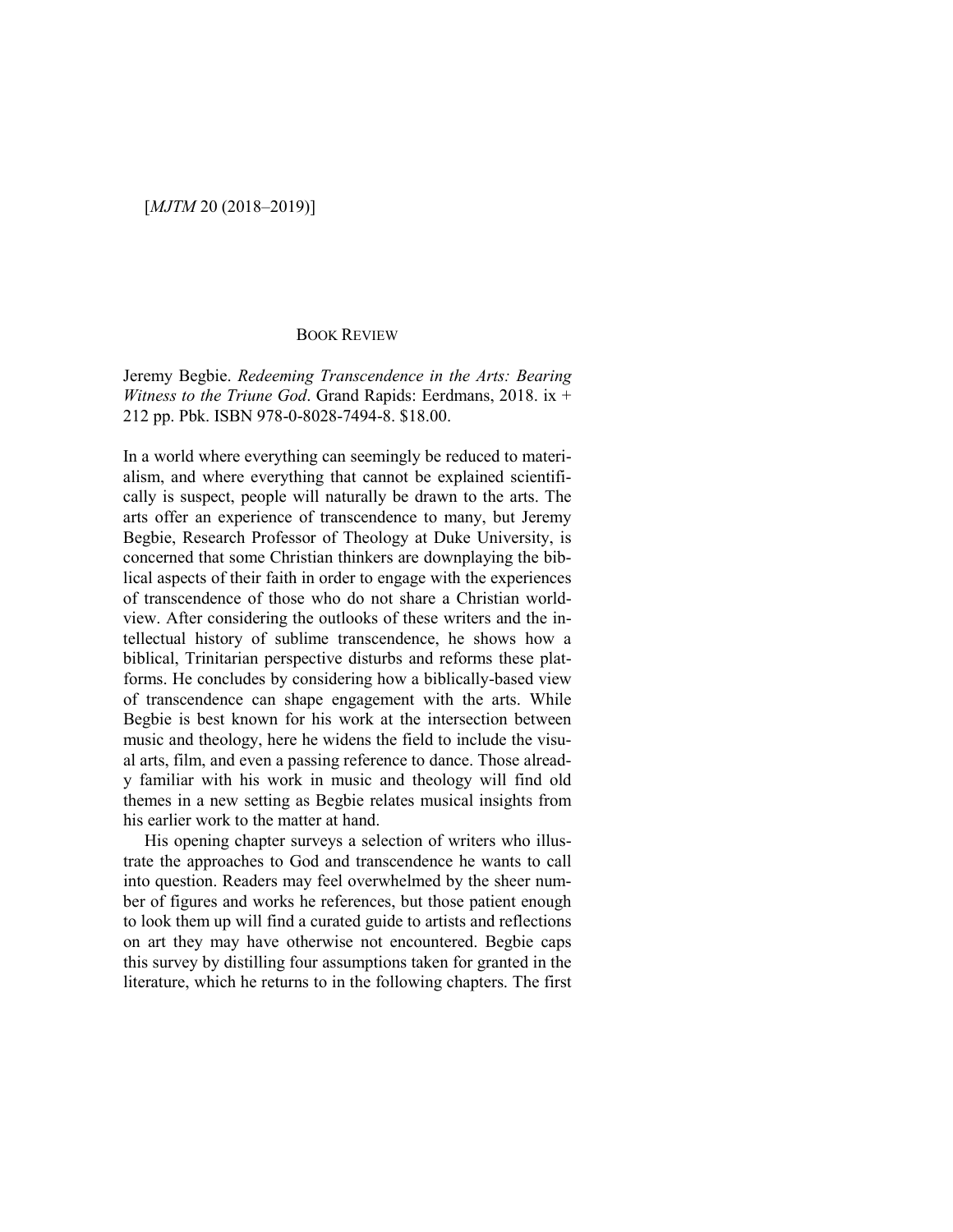## R2 *McMaster Journal of Theology and Ministry* 20

is that divine transcendence is best understood at the point humans reach the limits of what they can depict in thoughts and words. The second is that the particular work of God in the history of Israel ought to make way for a general understanding of how God relates to the world. The third follows from the second: humans are innately fully capable of relating to, and responding appropriately to, a transcendent God. The fourth is that, as far as divine transcendence is concerned, it makes little difference whether we think of God as a "unitarian deity" or as a Trinity, so the former is adopted by default. Begbie takes pains to make it clear that he is not questioning the motivations behind the literature he engages, but he nonetheless wishes to challenge these assumptions and to demonstrate how a perspective grounded in biblical Trinitarianism offers a better understanding of divine transcendence.

The sublime takes center stage in the following chapter as Begbie briefly sketches the concept from Immanuel Kant to postmodern thinkers. He returns to the four assumptions he laid out in his opening chapter, shows how the concept of the sublime parallels these assumptions, and concludes with a well-reasoned critique. When dealing with such abstract ideas, Begbie structures his explanations with a judicious use of questions and embedded quotations, steering away from oversimplification and opacity alike. He even manages to come across as sympathetic to the position of those he is critiquing. For example, after showing the disjuncture between George Steiner's unitarian conception of God and Christian Trinitarianism, he acknowledges that some might see his critique as "distinctly ungenerous and unduly pedantic" (75). After voicing this concern, he reveals the hidden (and for Begbie problematic) assumption behind Christian champions of Steiner's work—namely, that perspectives like Steiner's can be "filled in" using "Christian accessories, without any major disturbance" (76). This becomes the transition to his third chapter, where the constructive side of Begbie's book begins.

Biblical and Trinitarian theology set the stage for engaging with transcendence in chapter 3. Begbie begins by acknowledging the criticisms of *creatio ex nihilo* and proceeds to respond to them on the basis of the "life-giving" aspects of the Trinity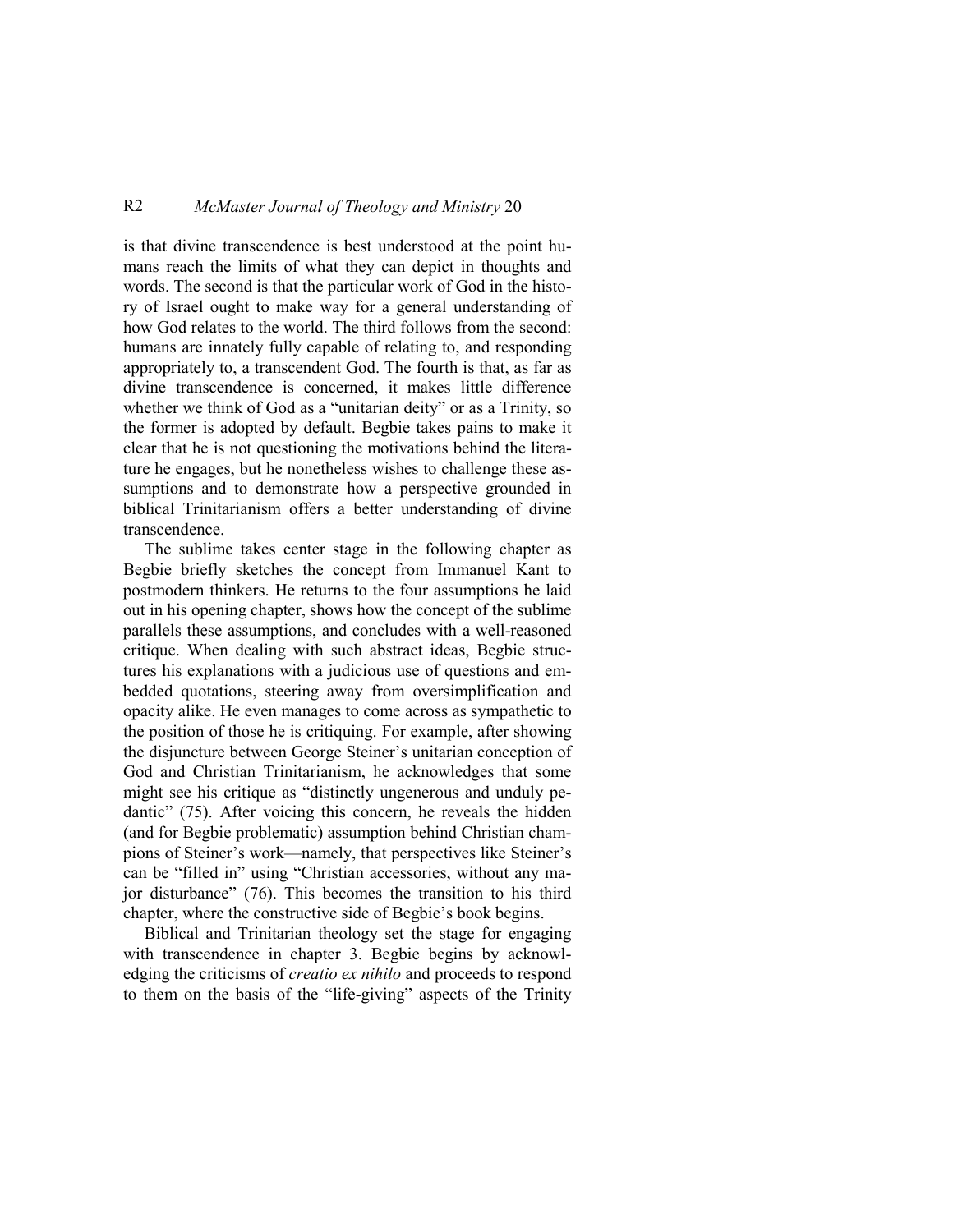that are first intrinsic to it and then projected forth into creation. The Father generates and gives, Jesus Christ unites the human and the divine, and the Holy Spirit empowers, bringing the future into the present. Begbie's discussion engages with current biblical scholars and theologians while remaining committed to Christian orthodoxy. He takes time to address potential pitfalls and to qualify his position to avoid potential misunderstandings.

After laying the groundwork for his discussion, Begbie demonstrates how, from this perspective, transcendence is no longer focused on how God exceeds our understanding "as an abstract 'infinity,'" but on God's "uncontainability" (102). Here there is no longer a good reason to be pessimistic about using human language to talk about God because God uses it to reveal himself; language is not wholly inadequate but simply unable to exhaust the subject. After calling the four assumptions of his first chapter into question in the second, he offers alternatives in the third. Against the idea that God's transcendence begins at human limits, Begbie argues that God is found at the very center of human life via the incarnation. The incarnation also stands against the move to generalize God in relation to the world, and Begbie rhetorically asks why we would ever want to do without it. Against the notion that human beings can respond to a transcendent God appropriately, he sets God's prerogative. Finally, the premise that God's "uncontainability" is bound up in the Trinity knocks down the notion that a Trinitarian view of God can be tacked on to the idea of divine transcendence as an afterthought.

Having called into question currently prevalent views of transcendence, Begbie turns his attention to what implications a biblical-Trinitarian starting point might have for engagement with the arts. The guiding question becomes, "How might the arts be caught up in the self-witness of God to God's own transcendence?" (129). One way is by rejecting the long tradition in Western art of trying to abandon the finite and material in favor of taking a cue from God's presence in and involvement with the world. Listening to the present groaning of creation and anticipating the new creation can inspire art that is somehow more than it is, reflecting God's "uncontainability." Begbie goes on to show that the parallel between God's transcendence and the